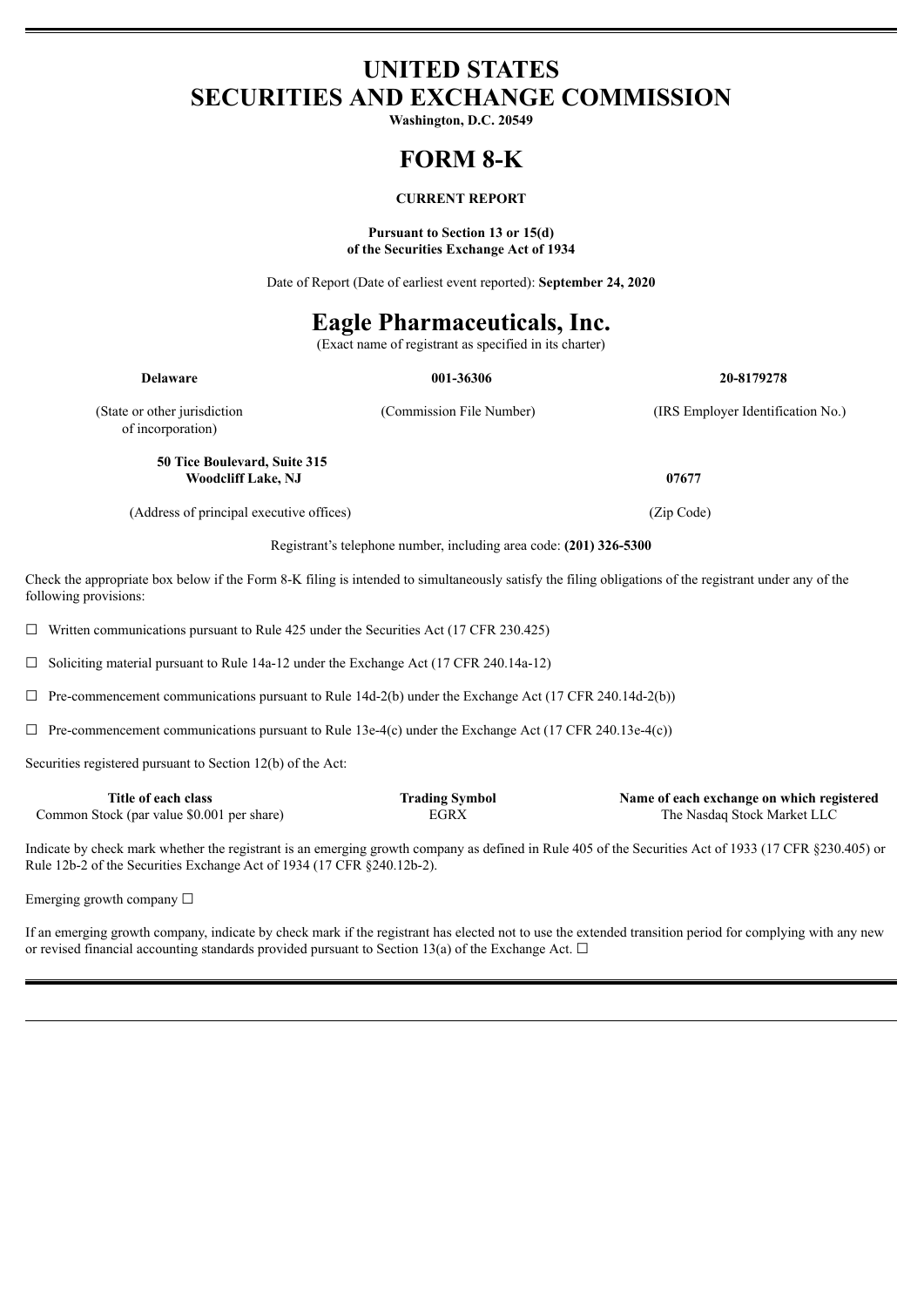### **Item 7.01 Regulation FD Disclosure.**

On September 24, 2020, Eagle Pharmaceuticals, Inc., or the Company, announced that the Company's Board of Directors approved a \$25 million accelerated share repurchase transaction with JPMorgan Chase Bank, National Association as part of the Company's existing \$160 million share repurchase program.

A copy of the full text of the press release referenced above is filed as Exhibit 99.1 to this Current Report on Form 8-K. The information contained in Item 7.01 of this Current Report on Form 8-K (including Exhibit 99.1) shall not be deemed "filed" for purposes of Section 18 of the Securities Exchange Act of 1934, as amended, or the Exchange Act, or otherwise subject to the liabilities of that section, nor shall it be deemed incorporated by reference in any filing under the Securities Act of 1933, as amended, or the Exchange Act except as expressly provided by specific reference in such filing.

## **Item 9.01 Financial Statements and Exhibits.**

(d) Exhibits

| Exhibit No. | <b>Description</b>                                                          |  |
|-------------|-----------------------------------------------------------------------------|--|
| 99.1        | Press Release dated September 24, 2020                                      |  |
| 104         | Cover Page Interactive Data File (embedded within the Inline XBRL document) |  |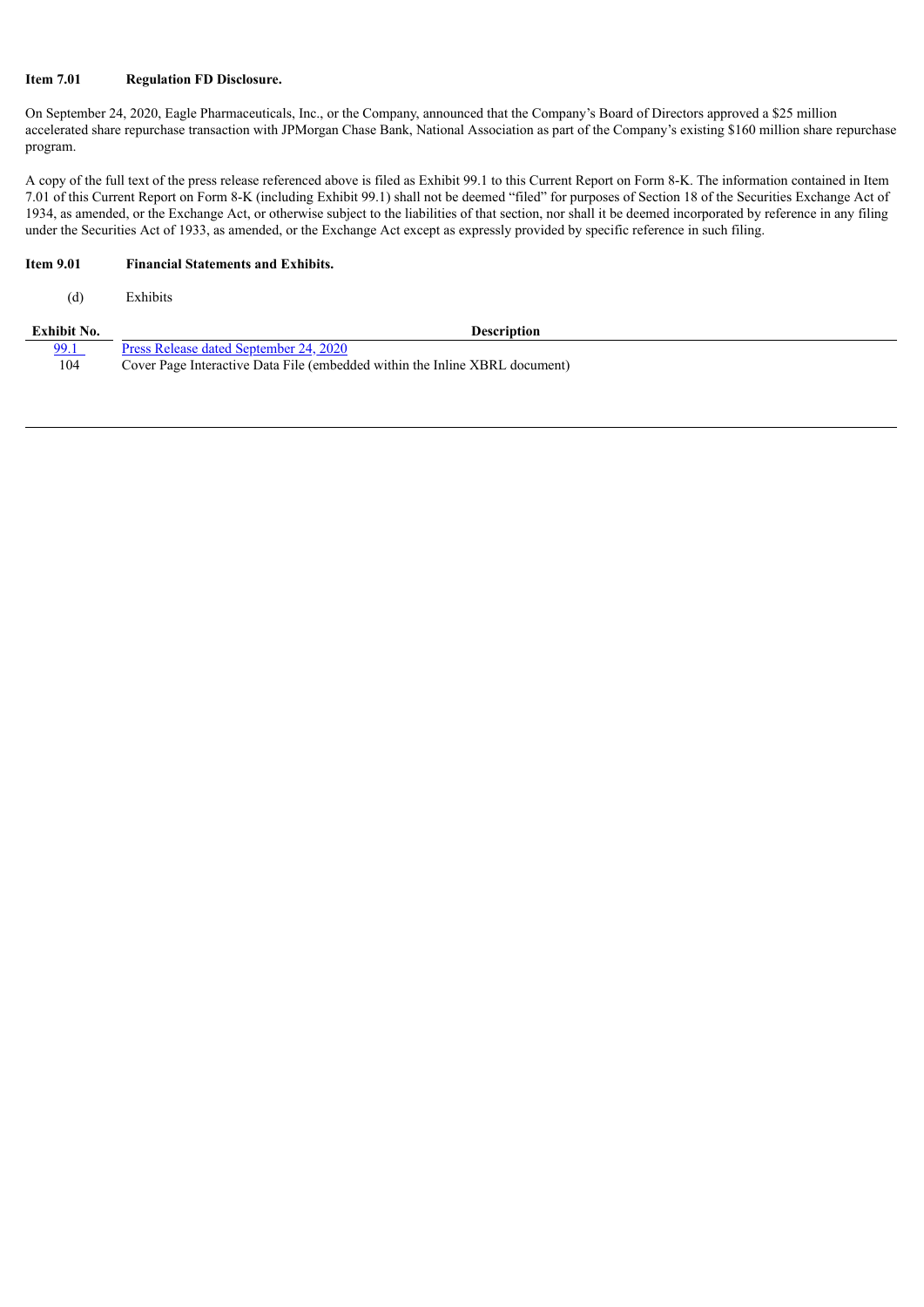## **SIGNATURES**

Pursuant to the requirements of the Securities Exchange Act of 1934, the Registrant has duly caused this report to be signed on its behalf by the undersigned hereunto duly authorized.

## Dated: September 24, 2020 **EAGLE PHARMACEUTICALS, INC.**

By: /s/ Scott Tarriff Scott Tarriff Chief Executive Officer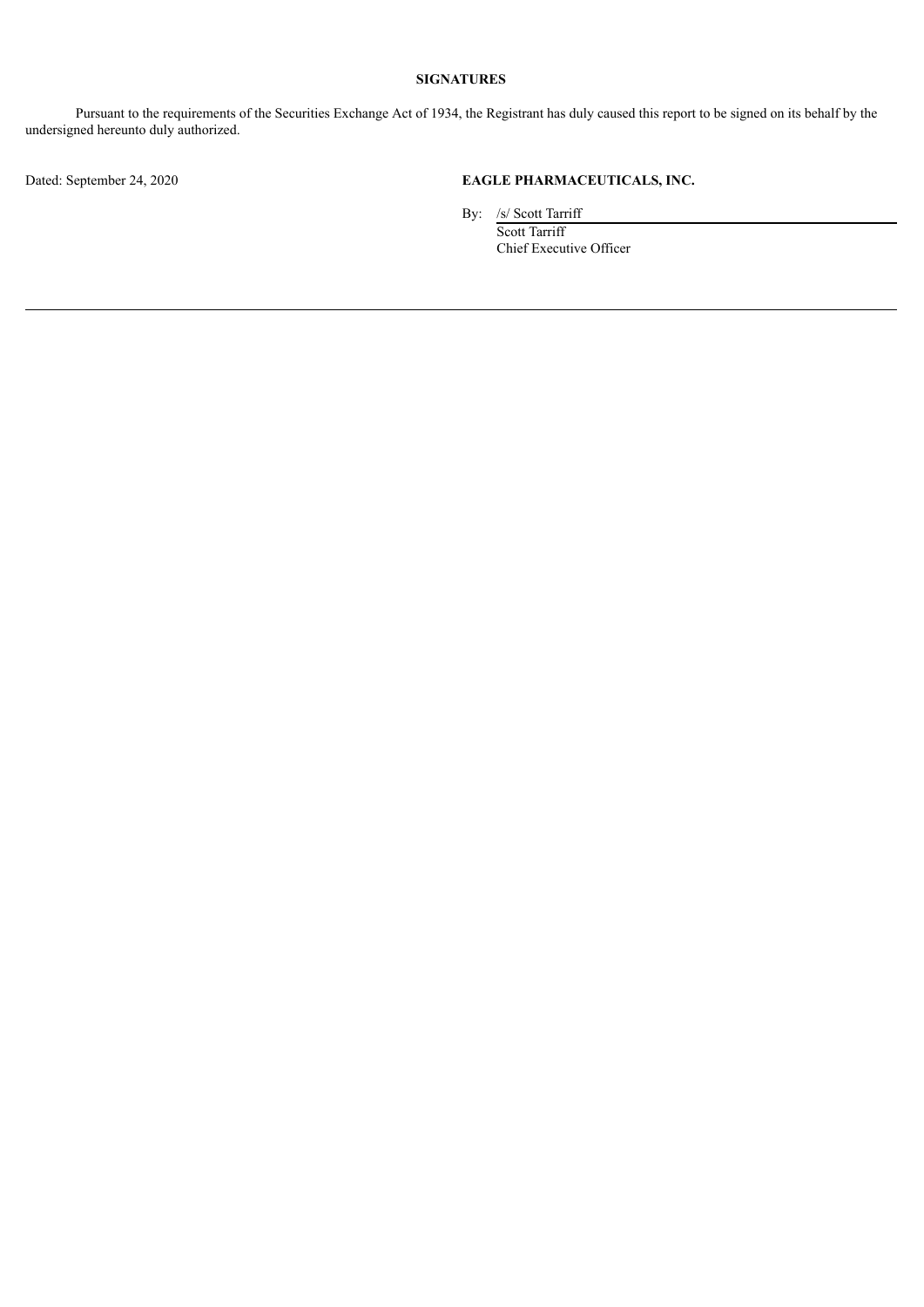<span id="page-3-0"></span>

#### **For Immediate Release**

### Eagle Pharmaceuticals Commences \$25 Million Accelerated Share Repurchase as Part of Existing \$160 Million Share Repurchase Program

WOODCLIFF LAKE, NJ—September 24, 2020 -- Eagle Pharmaceuticals, Inc. (Nasdaq: EGRX) ("Eagle" or the "Company") today announced that its Board of Directors has approved a \$25 million accelerated share repurchase ("ASR") transaction with JPMorgan Chase Bank, National Association ("JP Morgan") as part of the Company's existing \$160 million share repurchase program.

The specific number of shares to be repurchased pursuant to the ASR is based on the average of the daily volume weighted average share prices of the Company's common stock, less a discount, during the term of the ASR program. Based on yesterday's closing price, the \$25 million ASR would represent approximately 5% of the Company's basic outstanding shares. Upon completion of the ASR, Eagle will have bought back a total of approximately \$205 million of its stock since its IPO in 2014.

"The \$25 million ASR reflects our ongoing confidence in our pipeline and continued earnings potential. With multiple opportunities to expand our RYANODEX franchise, the anticipated near-term launch of vasopressin, and three potential oncology launches in 2022 including PEMFEXY, fulvestrant and SM-88, along with the recent approval received by our Japanese marketing partner, SymBio, for its ready-to-dilute TREAKISYM product, we remain committed to building shareholder value," stated Scott Tarriff, Chief Executive Officer of Eagle Pharmaceuticals.

Under the terms of the agreement, Eagle will pay \$25 million to JP Morgan on September 24, 2020, and receive 505,817 shares, representing approximately 80% of the notional amount of the ASR, based on the closing price of \$39.54 on September 23, 2020. Upon settlement of the ASR, the final number of shares repurchased will be trued up based on the average of the daily volume weighted average share prices of the Company's common stock, less a discount, during the term of the accelerated share repurchase program. Eagle expects the ASR to be completed in the fourth quarter of 2020. As of September 23, 2020, the Company had 13.5 million common shares outstanding.

The Company intends to use cash on hand to fund the ASR program. As of June 30, 2020, cash and cash equivalents were \$108.2 million, net accounts receivable was approximately \$46.8 million, and debt was \$37 million.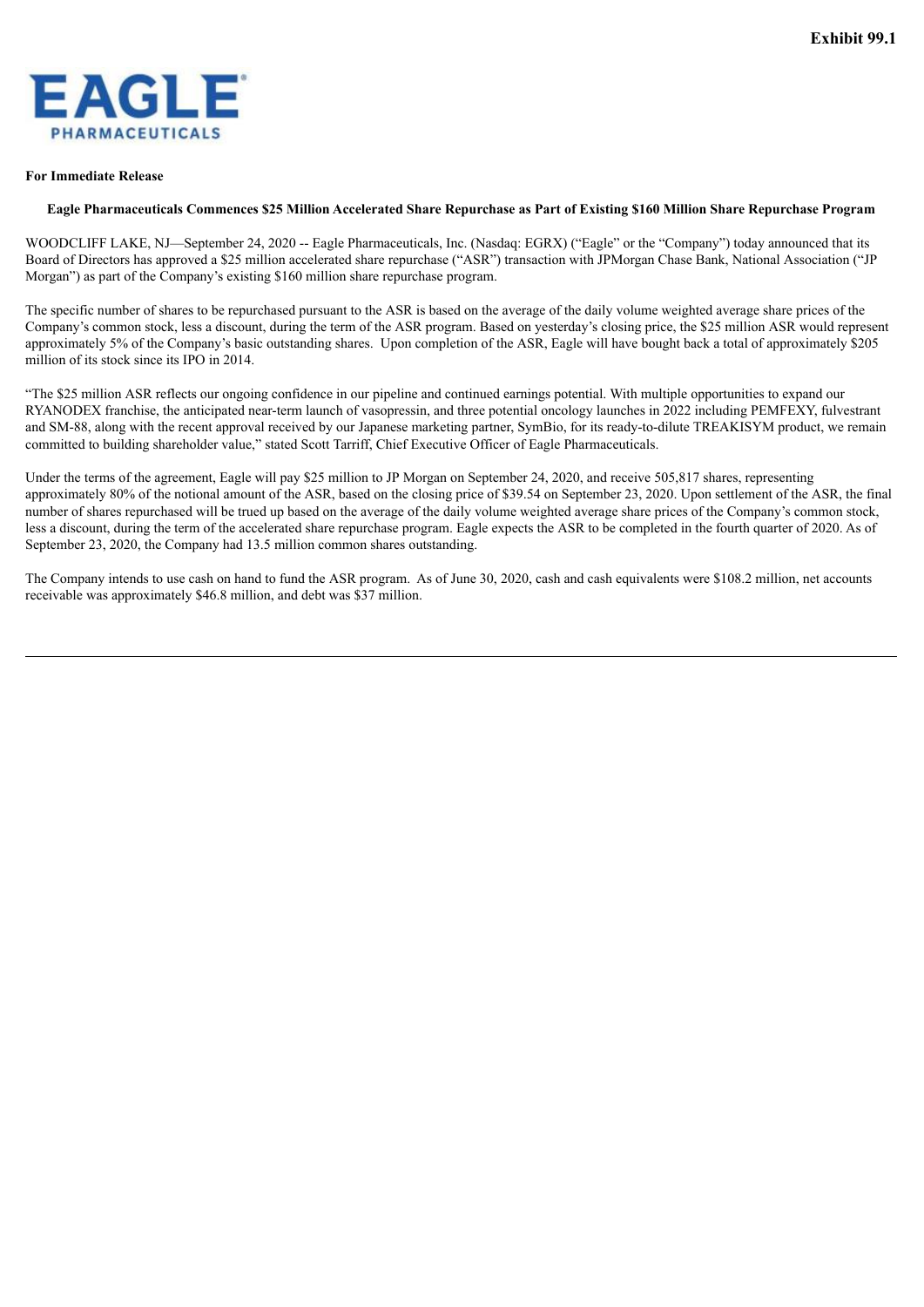### **About Eagle Pharmaceuticals, Inc.**

Eagle is a fully integrated pharmaceutical company with research and development, clinical, manufacturing and commercial expertise. Eagle is committed to developing innovative medicines that result in meaningful improvements in patients' lives. Eagle's commercialized products include RYANODEX<sup>®</sup>,  $BENDEKA^{\circledR}$ ,  $BELRAPZO^{\circledR}$ , and its oncology and CNS/metabolic critical care pipeline includes product candidates with the potential to address underserved therapeutic areas across multiple disease states. Additional information is available on Eagle's website at www.eagleus.com.

### **Forward-Looking Statements**

This press release contains forward-looking information within the meaning of the Private Securities Litigation Reform Act of 1995, as amended, and other securities laws. Forward-looking statements are statements that are not historical facts. Words and phrases such as "anticipated," "forward," "will," "would," "may," "remain," "potential," "prepare," "expected," "believe," "plan," "near future," "belief," "guidance," and similar expressions are intended to identify forward-looking statements. These statements include, but are not limited to, statements regarding future events including, the Company's plans to repurchase shares of common stock pursuant to the ASR and the timing of such repurchases; the anticipated outcome of the ASR and the Company's existing share repurchase program; the Company's expectations with respect to financing the ASR; the anticipated growth opportunities for the products and product candidates of the Company and its partners; the Company's expectations with respect to earnings potential; and the Company's ability to deliver value to its stockholders. All of such statements are subject to certain risks and uncertainties, many of which are difficult to predict and generally beyond the Company's control, that could cause actual results to differ materially from those expressed in, or implied or projected by, the forward-looking information and statements. Such risks and uncertainties include, but are not limited to: risks that the Company's or its partners' business, financial condition and results of operations will be impacted by the spread of COVID-19 in the geographies where such parties operate; whether the Company will incur unforeseen expenses or liabilities or other market factors in connection with COVID-19; the success of the Company's collaborations with its strategic partners; successful compliance with governmental regulations applicable to product approvals, manufacturing facilities, products and/or businesses; general economic conditions, including the potential adverse effects of public health issues, including the COVID-19 pandemic, on economic activity and the performance of the financial markets generally; the fluctuation of interest rates; the strength and enforceability of the Company's intellectual property rights or the rights of third parties; competition from other pharmaceutical and biotechnology companies and the potential for competition from generic entrants into the market; the risks inherent in the early stages of drug development and in conducting clinical trials; and those risks and uncertainties identified in the "Risk Factors" sections of the Company's Annual Report on Form 10-K for the year ended December 31, 2019 as updated by the Company's subsequent filings with the Securities and Exchange Commission. Readers are cautioned not to place undue reliance on these forward-looking statements that speak only as of the date hereof, and the Company does not undertake any obligation to revise and disseminate forwardlooking statements to reflect events or circumstances after the date hereof, or to reflect the occurrence of or non-occurrence of any events.